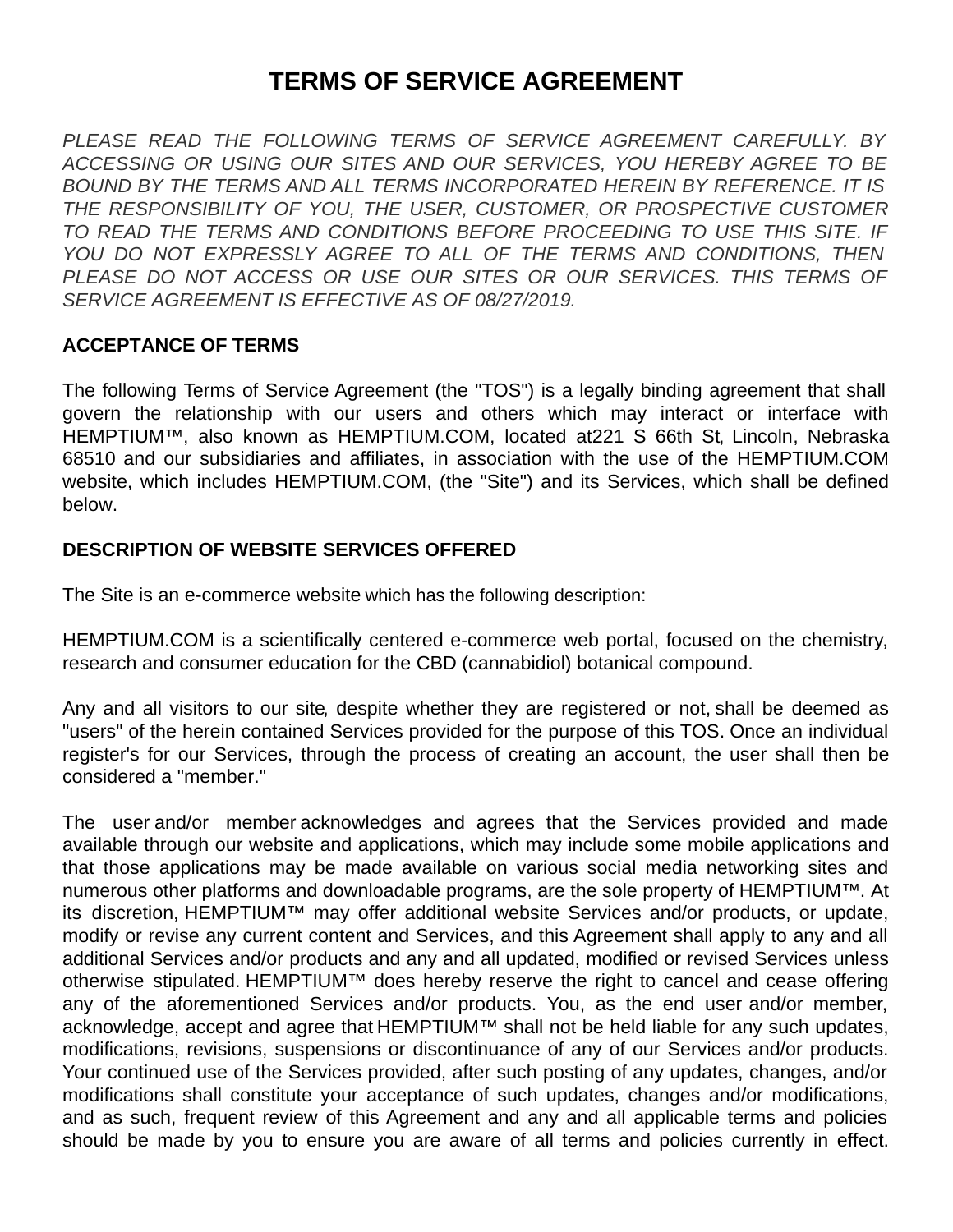Should you not agree to the updated, revised or modified terms, you must stop using the provided Services forthwith.

Furthermore, the user and/or member understands, acknowledges and agrees that the Services offered shall be provided "AS IS" and as such HEMPTIUM™ shall not assume any responsibility or obligation for the timeliness, missed delivery, deletion and/or any failure to store user content, communication or personalization settings.

#### **REGISTRATION**

To register and become a "member" of the Site, you must be at least 18 years of age to enter into and form a legally binding contract. In addition, you must be in good standing and not an individual that has been previously barred from receiving HEMPTIUM.COM's Services under the laws and statutes of the United States or other applicable jurisdiction.

When you register, HEMPTIUM.COM may collect information such as your name, e-mail address, birth date, gender, mailing address, occupation, industry and personal interests. You can edit your account information at any time. Once you register with HEMPTIUM.COM and sign in to our Services, you are no longer anonymous to us.

Furthermore, the registering party hereby acknowledges, understands and agrees to:

- a) furnish factual, correct, current and complete information with regards to yourself as may be requested by the data registration process, and
- b) maintain and promptly update your registration and profile information in an effort to maintain accuracy and completeness at all times.

If anyone knowingly provides any information of a false, untrue, inaccurate or incomplete nature, HEMPTIUM™ will have sufficient grounds and rights to suspend or terminate the member in violation of this aspect of the Agreement, and as such refuse any and all current or future use of HEMPTIUM™ Services, or any portion thereof.

It is HEMPTIUM™'s priority to ensure the safety and privacy of all its visitors, users and members, especially that of children. Therefore, it is for this reason that the parents of any child under the age of 13 that permit their child or children access to the HEMPTIUM.COM website platform Services must create a "family" account, which will certify that the individual creating the "family" account is of 18 years of age and as such, the parent or legal guardian of any child or children registered under the "family" account. As the creator of the "family" account, s/he is thereby granting permission for his/her child or children to access the various Services provided, including, but not limited to, message boards, email, and/or instant messaging. It is the parent's and/or legal guardian's responsibility to determine whether any of the Services and/or content provided are age-appropriate for his/her child.

#### **PRIVACY POLICY**

Every member's registration data and various other personal information are strictly protected by t h e HEMPTIUM™ Online Privacy Policy (see the full Privacy Policy at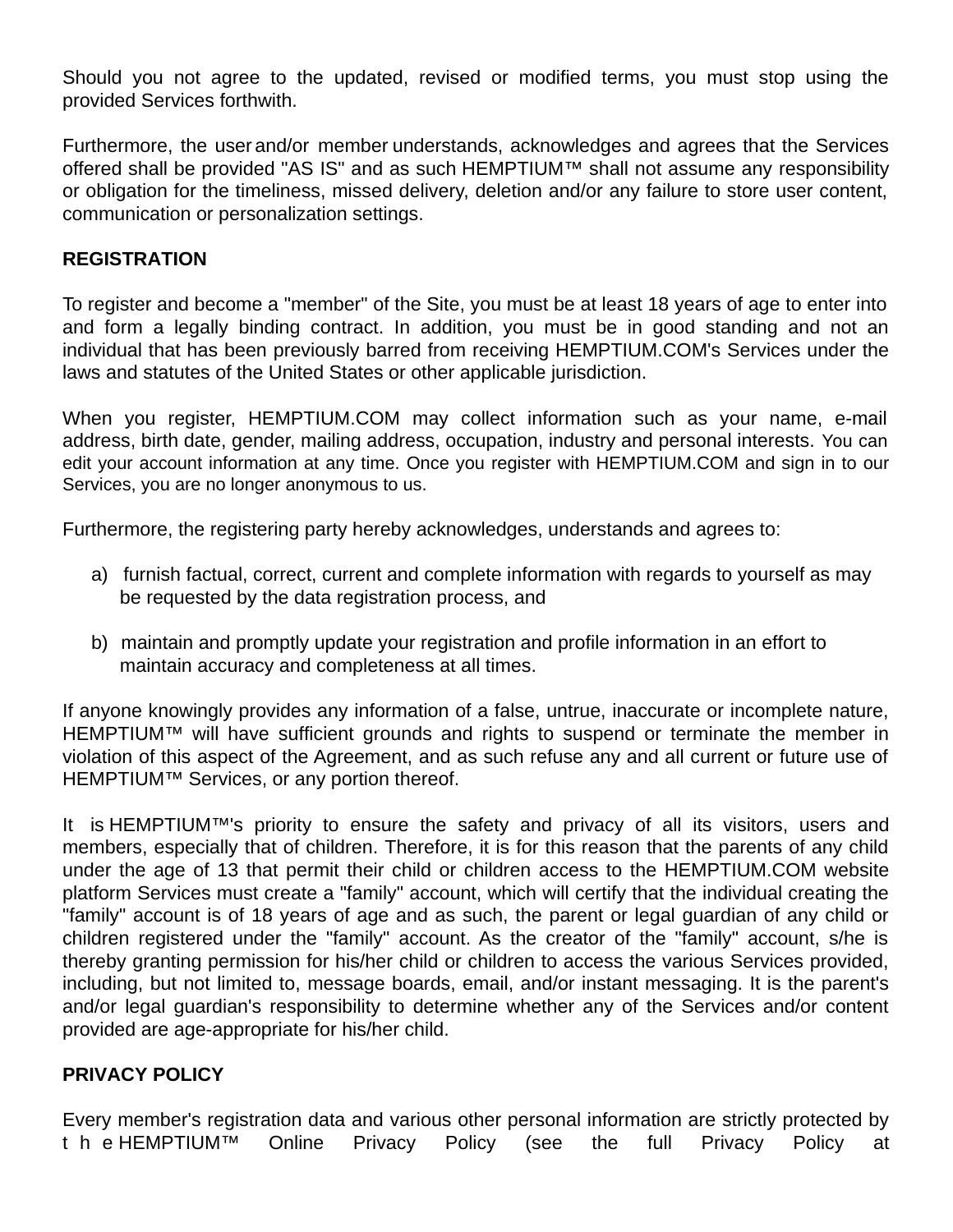https://hemptium.com/privacy-policy/). As a member, you herein consent to the collection and use of the information provided, including the transfer of information within the United States and/or other countries for storage, processing or use by HEMPTIUM™ and/or our subsidiaries and affiliates.

# **MEMBER ACCOUNT, USERNAME, PASSWORD AND SECURITY**

When you set up an account, you are the sole authorized user of your account. You shall be responsible for maintaining the secrecy and confidentiality of your password and for all activities that transpire on or within your account. It is your responsibility for any act or omission of any user(s) that access your account information that, if undertaken by you, would be deemed a violation of the TOS. It shall be your responsibility to notify HEMPTIUM™ immediately if you notice any unauthorized access or use of your account or password or any other breach of security. HEMPTIUM™ shall not be held liable for any loss and/or damage arising from any failure to comply with this term and/or condition of the TOS.

# **CONDUCT**

As a user or member of the Site, you herein acknowledge, understand and agree that all information, text, software, data, photographs, music, video, messages, tags or any other content, whether it is publicly or privately posted and/or transmitted, is the expressed sole responsibility of the individual from whom the content originated. In short, this means that you are solely responsible for any and all content posted, uploaded, emailed, transmitted or otherwise made available by way of the HEMPTIUM.COM Services, and as such, we do not guarantee the accuracy, integrity or quality of such content. It is expressly understood that by use of our Services, you may be exposed to content including, but not limited to, any errors or omissions in any content posted, and/or any loss or damage of any kind incurred as a result of the use of any content posted, emailed, transmitted or otherwise made available by HEMPTIUM.COM.

Furthermore, you herein agree not to make use of HEMPTIUM™'s Services for the purpose of:

- a) uploading, posting, emailing, transmitting, or otherwise making available any content that shall be deemed unlawful, harmful, threatening, abusive, harassing, tortious, defamatory, vulgar, obscene, libelous, or invasive of another's privacy or which is hateful, and/or racially, ethnically, or otherwise objectionable;
- b) causing harm to minors in any manner whatsoever;
- c) impersonating any individual or entity, including, but not limited to, any HEMPTIUM.COM officials, forum leaders, guides or hosts or falsely stating or otherwise misrepresenting any affiliation with an individual or entity;
- d) forging captions, headings or titles or otherwise offering any content that you personally have no right to pursuant to any law nor having any contractual or fiduciary relationship with;
- e) uploading, posting, emailing, transmitting or otherwise offering any such content that may infringe upon any patent, copyright, trademark, or any other proprietary or intellectual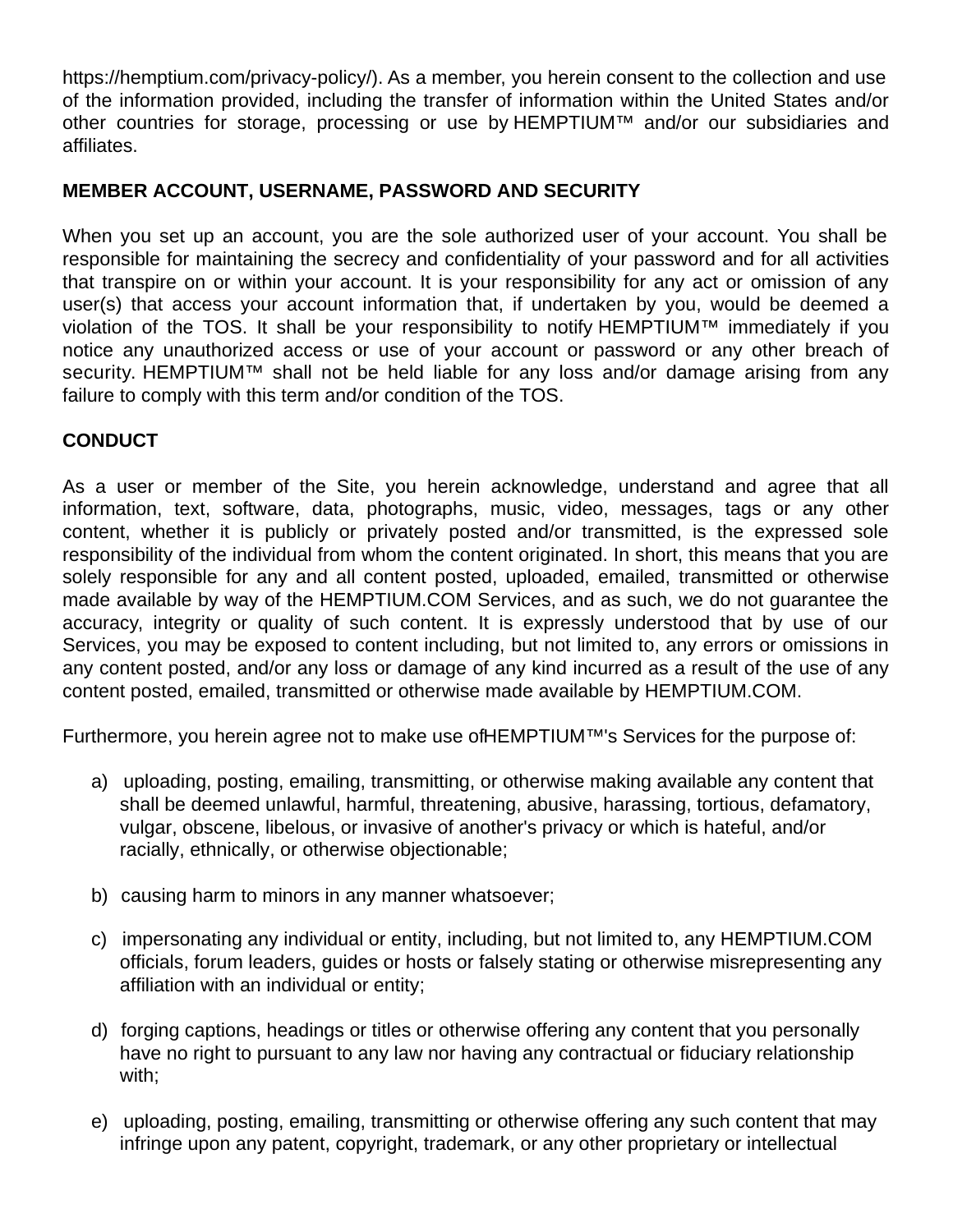rights of any other party;

- f) uploading, posting, emailing, transmitting or otherwise offering any content that you do not personally have any right to offer pursuant to any law or in accordance with any contractual or fiduciary relationship;
- g) uploading, posting, emailing, transmitting, or otherwise offering any unsolicited or unauthorized advertising, promotional flyers, "junk mail," "spam," or any other form of solicitation, except in any such areas that may have been designated for such purpose;
- h) uploading, posting, emailing, transmitting, or otherwise offering any source that may contain a software virus or other computer code, any files and/or programs which have been designed to interfere, destroy and/or limit the operation of any computer software, hardware, or telecommunication equipment;
- i) disrupting the normal flow of communication, or otherwise acting in any manner that would negatively affect other users' ability to participate in any real time interactions;
- j) interfering with or disrupting any HEMPTIUM™ Services, servers and/or networks that may be connected or related to our website, including, but not limited to, the use of any device software and/or routine to bypass the robot exclusion headers;
- k) intentionally or unintentionally violating any local, state, federal, national or international law, including, but not limited to, rules, guidelines, and/or regulations decreed by the U.S. Securities and Exchange Commission, in addition to any rules of any nation or other securities exchange, that would include without limitation, the New York Stock Exchange, the American Stock Exchange, or the NASDAQ, and any regulations having the force of law;
- l) providing informational support or resources, concealing and/or disguising the character, location, and or source to any organization delegated by the United States government as a "foreign terrorist organization" in accordance to Section 219 of the Immigration Nationality Act;
- m) "stalking" or with the intent to otherwise harass another individual; and/or
- n) collecting or storing of any personal data relating to any other member or user in connection with the prohibited conduct and/or activities which have been set forth in the aforementioned paragraphs.

HEMPTIUM™ herein reserves the right to pre-screen, refuse and/or delete any content currently available through our Services. In addition, we reserve the right to remove and/or delete any such content that would violate the TOS or which would otherwise be considered offensive to other visitors, users and/or members.

HEMPTIUM™ herein reserves the right to access, preserve and/or disclose member account information and/or content if it is requested to do so by law or in good faith belief that any such action is deemed reasonably necessary for: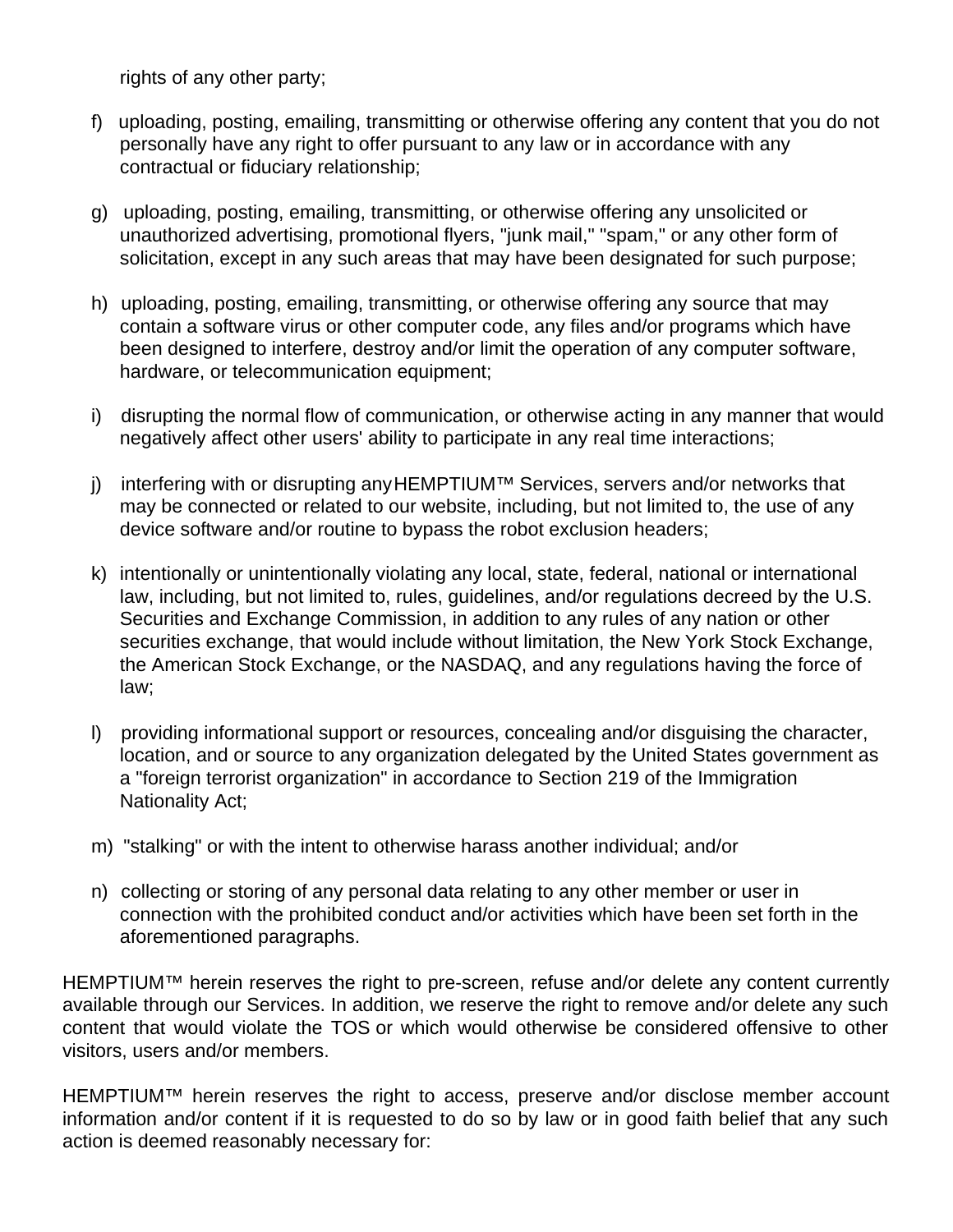- a) compliance with any legal process;
- b) enforcement of the TOS;
- c) responding to any claim that therein contained content is in violation of the rights of any third party;
- d) responding to requests for customer service; or
- e) protecting the rights, property or the personal safety of HEMPTIUM™, its visitors, users and members, including the general public.

HEMPTIUM™ herein reserves the right to include the use of security components that may permit digital information or material to be protected, and that such use of information and/or material is subject to usage guidelines and regulations established by HEMPTIUM™ or any other content providers supplying content services to HEMPTIUM™. You are hereby prohibited from making any attempt to override or circumvent any of the embedded usage rules in our Services. Furthermore, unauthorized reproduction, publication, distribution, or exhibition of any information or materials supplied by our Services, despite whether done so in whole or in part, is expressly prohibited.

#### **INTERSTATE COMMUNICATION**

Upon registration, you hereby acknowledge that by using HEMPTIUM.COM to send electronic communications, which would include, but are not limited to, email, searches, instant messages, uploading of files, photos and/or videos, you will be causing communications to be sent through our computer network. Therefore, through your use, and thus your agreement with this TOS, you are acknowledging that the use of this Service shall result in interstate transmissions.

## **CAUTIONS FOR GLOBAL USE AND EXPORT AND IMPORT COMPLIANCE**

Due to the global nature of the internet, through the use of our network you hereby agree to comply with all local rules relating to online conduct and that which is considered acceptable Content. Uploading, posting and/or transferring of software, technology and other technical data may be subject to the export and import laws of the United States and possibly other countries. Through the use of our network, you thus agree to comply with all applicable export and import laws, statutes and regulations, including, but not limited to, the Export Administration Regulations (http://www.access.gpo.gov/bis/ear/ear\_data.html), as well as the sanctions control program of the United States (http://www.treasury.gov/resourcecenter/sanctions/Programs/Pages/Programs.aspx). Furthermore, you state and pledge that you:

- a) are not on the list of prohibited individuals which may be identified on any government export exclusion report (http://www.bis.doc.gov/complianceandenforcement/liststocheck.htm) nor a member of any other government which may be part of an export-prohibited country identified in applicable export and import laws and regulations;
- b) agree not to transfer any software, technology or any other technical data through the use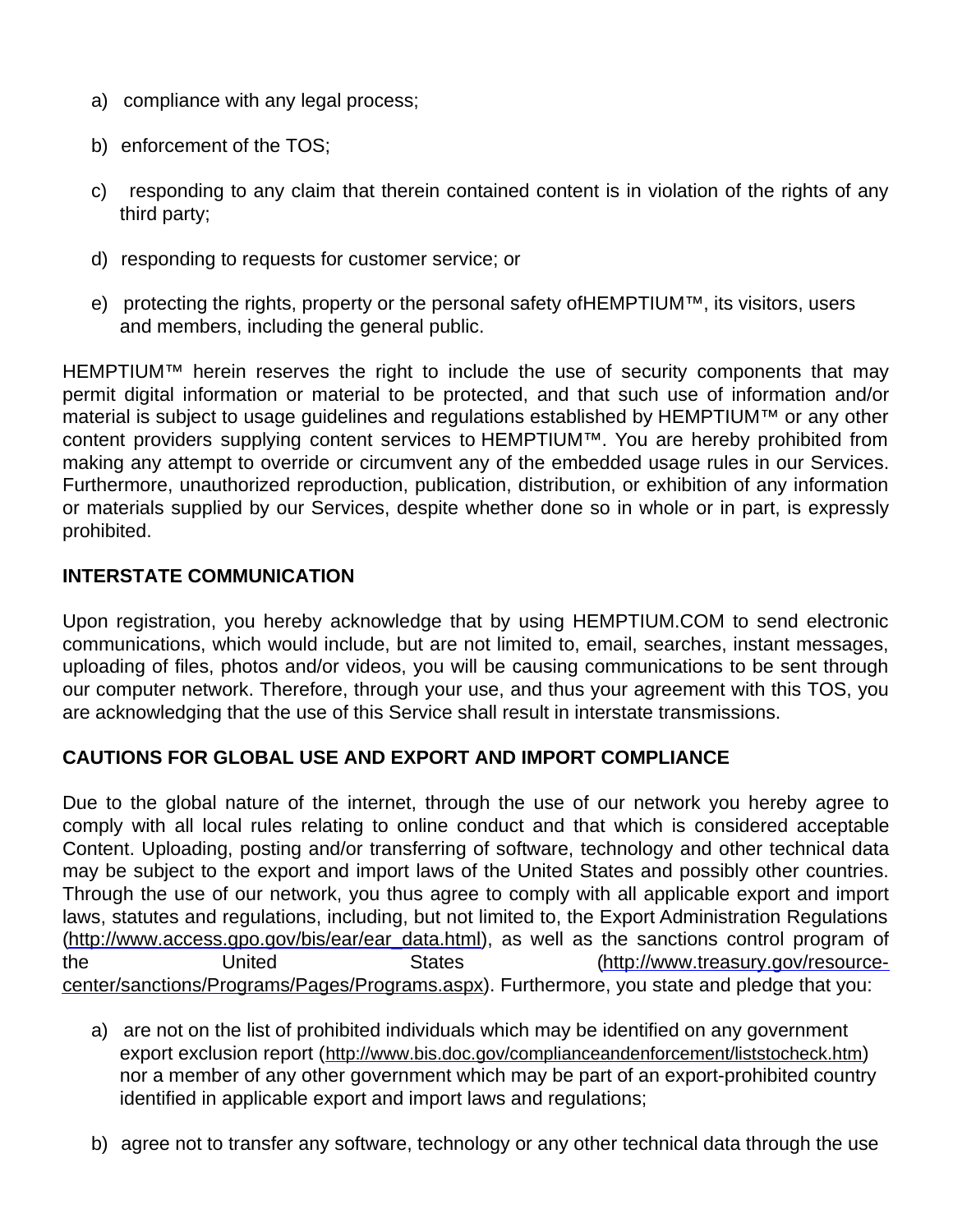of our network Services to any export-prohibited country;

- c) agree not to use our website network Services for any military, nuclear, missile, chemical or biological weaponry end uses that would be a violation of the U.S. export laws; and
- d) agree not to post, transfer nor upload any software, technology or any other technical data which would be in violation of the U.S. or other applicable export and/or import laws.

#### **CONTENT PLACED OR MADE AVAILABLE FOR COMPANY SERVICES**

HEMPTIUM™ shall not lay claim to ownership of any content submitted by any visitor member, or user, nor make such content available for inclusion on our website Services. Therefore, you hereby grant and allow for HEMPTIUM™ the below listed worldwide, royalty-free and nonexclusive licenses, as applicable:

- a) The content submitted or made available for inclusion on the publicly accessible areas of HEMPTIUM™'s sites, the license provided to permit to use, distribute, reproduce, modify, adapt, publicly perform and/or publicly display said Content on our network Services is for the sole purpose of providing and promoting the specific area to which this content was placed and/or made available for viewing. This license shall be available so long as you are a member of HEMPTIUM™'s sites, and shall terminate at such time when you elect to discontinue your membership.
- b) Photos, audio, video and/or graphics submitted or made available for inclusion on the publicly accessible areas of HEMPTIUM™'s sites, the license provided to permit to use, distribute, reproduce, modify, adapt, publicly perform and/or publicly display said Content on our network Services are for the sole purpose of providing and promoting the specific area in which this content was placed and/or made available for viewing. This license shall be available so long as you are a member of HEMPTIUM™'s sites and shall terminate at such time when you elect to discontinue your membership.
- c) For any other content submitted or made available for inclusion on the publicly accessible areas of HEMPTIUM™'s sites, the continuous, binding and completely sub-licensable license which is meant to permit to use, distribute, reproduce, modify, adapt, publish, translate, publicly perform and/or publicly display said content, whether in whole or in part, and the incorporation of any such Content into other works in any arrangement or medium current used or later developed.

Those areas which may be deemed "publicly accessible" areas of HEMPTIUM™'s sites are those such areas of our network properties which are meant to be available to the general public, and which would include message boards and groups that are openly available to both users and members. However, those areas which are not open to the public, and thus available to members only, would include our mail system and instant messaging.

## **CONTRIBUTIONS TO COMPANY WEBSITE**

HEMPTIUM™ provides an area for our users and members to contribute feedback to our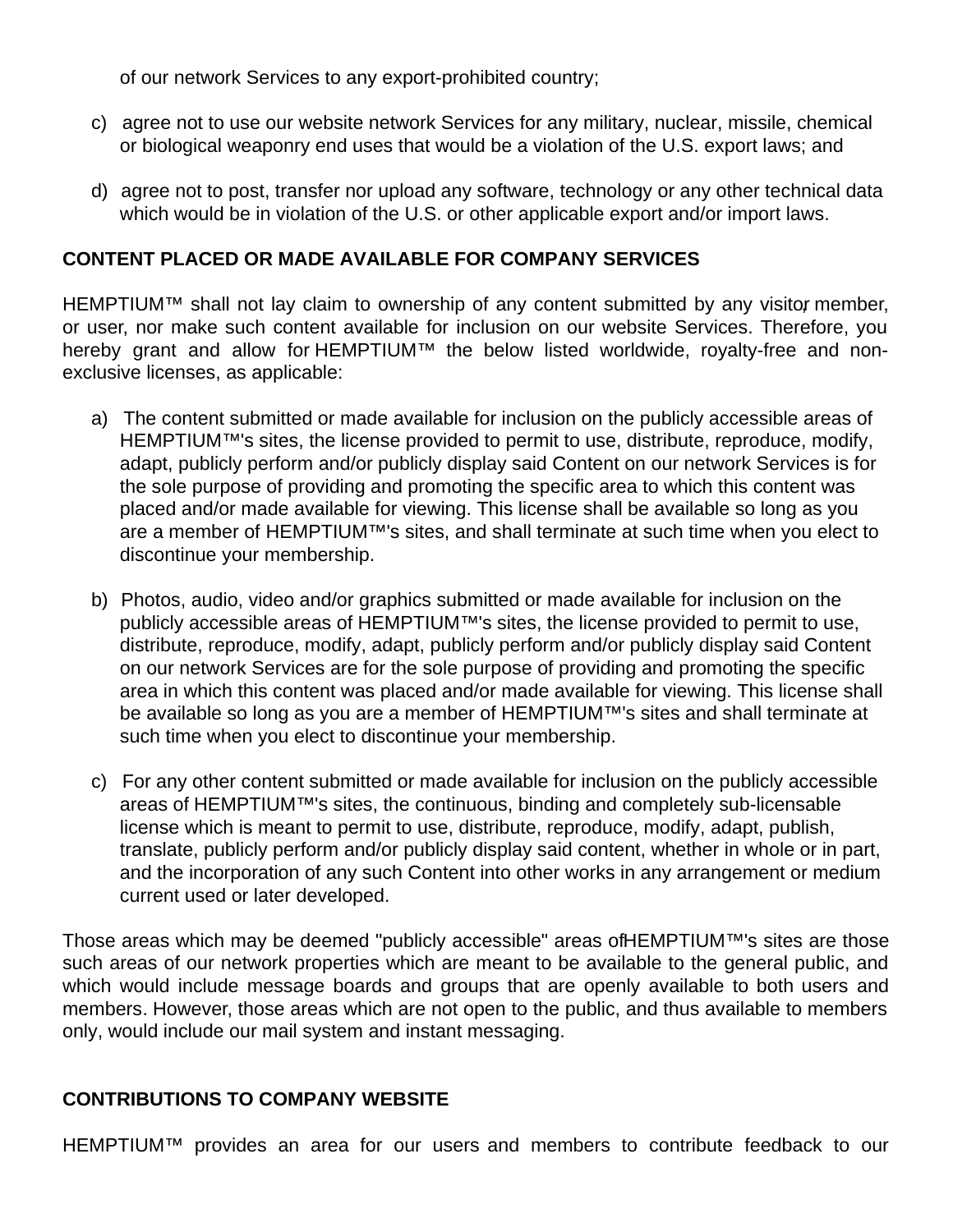website. When you submit ideas, documents, suggestions and/or proposals ("Contributions") to our site, you acknowledge and agree that:

- a) your contributions do not contain any type of confidential or proprietary information;
- b) HEMPTIUM.COM shall not be liable or under any obligation to ensure or maintain confidentiality, expressed or implied, related to any Contributions;
- c) HEMPTIUM.COM shall be entitled to make use of and/or disclose any such Contributions in any such manner as they may see fit;
- d) the contributor's Contributions shall automatically become the sole property of HEMPTIUM.COM; and
- e) HEMPTIUM.COM is under no obligation to either compensate or provide any form of reimbursement in any manner or nature.

#### **INDEMNITY**

All users and/or members herein agree to insure and hold HEMPTIUM™, our subsidiaries, affiliates, agents, employees, officers, partners and/or licensors blameless or not liable for any claim or demand, which may include, but is not limited to, reasonable attorney fees made by any third party which may arise from any content a member or user of our site may submit, post, modify, transmit or otherwise make available through our Services, the use of HEMPTIUM.COM Services or your connection with these Services, your violations of the Terms of Service and/or your violation of any such rights of another person.

## **COMMERCIAL REUSE OF SERVICES**

The member or user herein agrees not to replicate, duplicate, copy, trade, sell, resell nor exploit for any commercial reason any part, use of, or access to HEMPTIUM.COM's sites.

## **USE AND STORAGE GENERAL PRACTICES**

You herein acknowledge that HEMPTIUM™ may set up any such practices and/or limits regarding the use of our Services, without limitation of the maximum number of days that any email, message posting or any other uploaded content shall be retained by HEMPTIUM™, nor the maximum number of email messages that may be sent and/or received by any member, the maximum volume or size of any email message that may be sent from or may be received by an account on our Service, the maximum disk space allowable that shall be allocated on HEMPTIUM™'s servers on the member's behalf, and/or the maximum number of times and/or duration that any member may access our Services in a given period of time. In addition, you also agree that HEMPTIUM™ has absolutely no responsibility or liability for the removal or failure to maintain storage of any messages and/or other communications or content maintained or transmitted by our Services. You also herein acknowledge that we reserve the right to delete or remove any account that is no longer active for an extended period of time. Furthermore, HEMPTIUM™ shall reserve the right to modify, alter and/or update these general practices and limits at our discretion.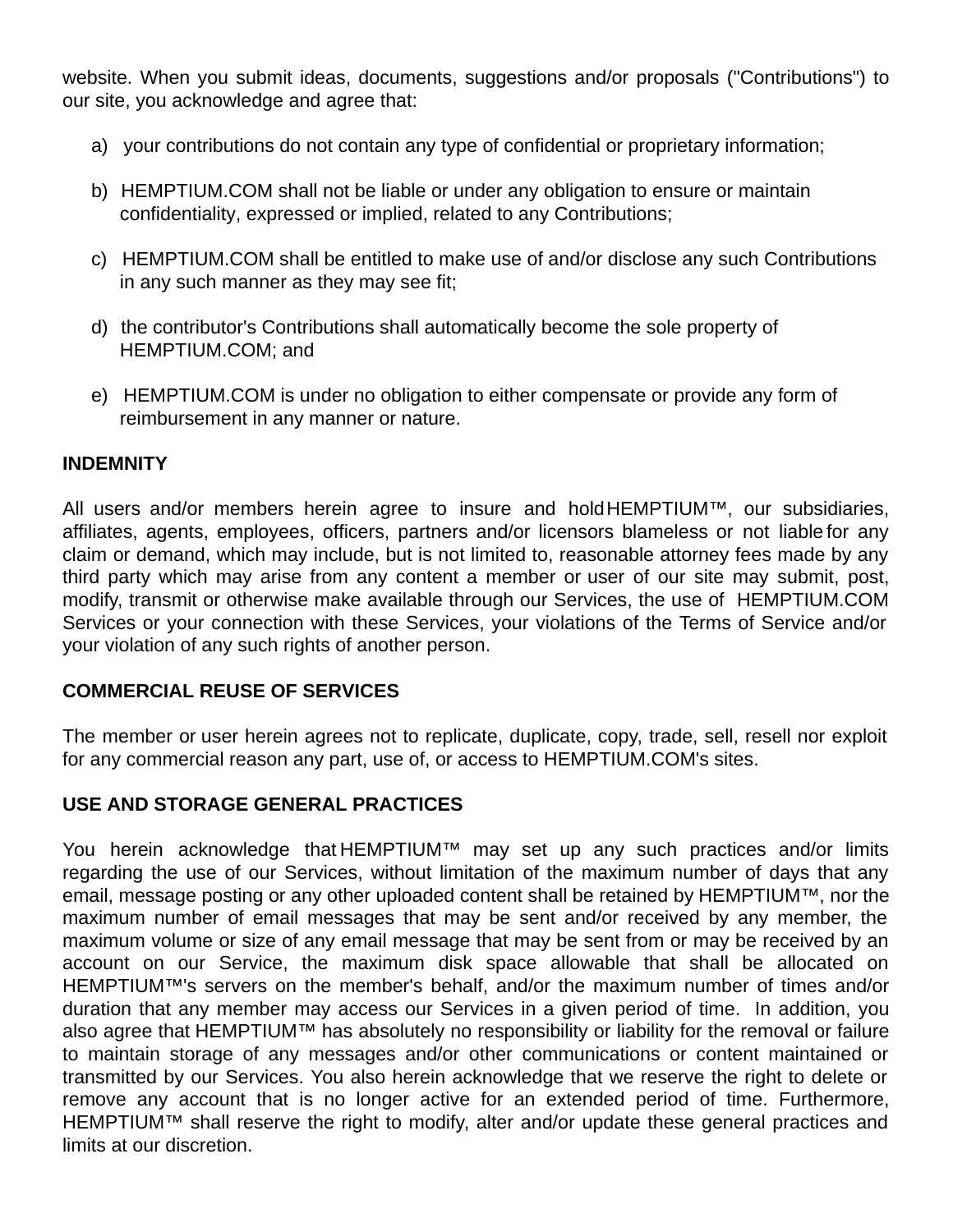Any messenger service, which may include any web-based versions, shall allow you and the individuals with whom you communicate with the ability to save your conversations in your account located on HEMPTIUM™'s servers. In this manner, you will be able to access and search your message history from any computer with internet access. You also acknowledge that others have the option to use and save conversations with you in their own personal account on HEMPTIUM.COM. It is your agreement to this TOS which establishes your consent to allow HEMPTIUM™ to store any and all communications on its servers.

#### **MODIFICATIONS**

HEMPTIUM™ shall reserve the right at any time it may deem fit, to modify, alter and or discontinue, whether temporarily or permanently, our service, or any part thereof, with or without prior notice. In addition, we shall not be held liable to you or to any third party for any such alteration, modification, suspension and/or discontinuance of our Services, or any part thereof.

#### **TERMINATION**

As a member of HEMPTIUM.COM, you may cancel or terminate your account, associated email address and/or access to our Services by submitting a cancellation or termination request to commerce@hemptium.com.

As a member, you agree that HEMPTIUM™ may, without any prior written notice, immediately suspend, terminate, discontinue and/or limit your account, any email associated with your account, and access to any of our Services. The cause for such termination, discontinuance, suspension and/or limitation of access shall include, but is not limited to:

- a) any breach or violation of our TOS or any other incorporated agreement, regulation and/or guideline;
- b) by way of requests from law enforcement or any other governmental agencies;
- c) the discontinuance, alteration and/or material modification to our Services, or any part thereof;
- d) unexpected technical or security issues and/or problems;
- e) any extended periods of inactivity;
- f) any engagement by you in any fraudulent or illegal activities; and/or
- g) the nonpayment of any associated fees that may be owed by you in connection with your HEMPTIUM.COM account Services.

Furthermore, you herein agree that any and all terminations, suspensions, discontinuances, and or limitations of access for cause shall be made at our sole discretion and that we shall not be liable to you or any other third party with regards to the termination of your account, associated email address and/or access to any of our Services.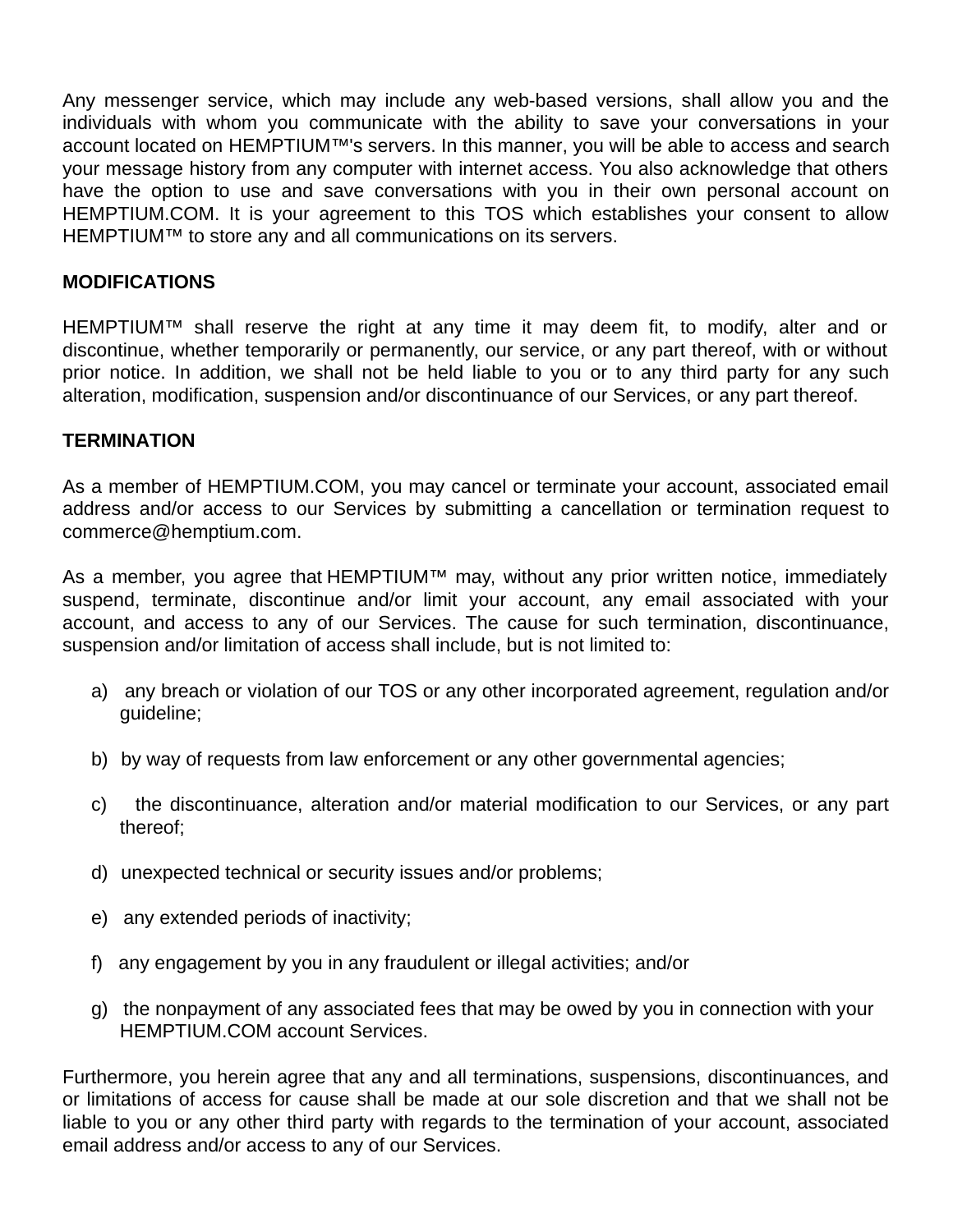The termination of your account with HEMPTIUM.COM shall include any and/or all of the following:

- a) the removal of any access to all or part of the Services offered within HEMPTIUM.COM;
- b) the deletion of your password and any and all related information, files, and any such content that may be associated with or inside your account, or any part thereof; and
- c) the barring of any further use of all or part of our Services.

#### **ADVERTISERS**

Any correspondence or business dealings with, or the participation in any promotions of, advertisers located on or through our Services, which may include the payment and/or delivery of such related goods and/or Services, and any such other term, condition, warranty and/or representation associated with such dealings, are and shall be solely between you and any such advertiser. Moreover, you herein agree that HEMPTIUM™ shall not be held responsible or liable for any loss or damage of any nature or manner incurred as a direct result of any such dealings or as a result of the presence of such advertisers on our website.

## **LINKS**

Either HEMPTIUM™ or any third parties may provide links to other websites and/or resources. Thus, you acknowledge and agree that we are not responsible for the availability of any such external sites or resources, and as such, we do not endorse nor are we responsible or liable for any content, products, advertising or any other materials, on or available from such third party sites or resources. Furthermore, you acknowledge and agree that HEMPTIUM™ shall not be responsible or liable, directly or indirectly, for any such damage or loss which may be a result of, caused or allegedly to be caused by or in connection with the use of or the reliance on any such content, goods or Services made available on or through any such site or resource.

#### **PROPRIETARY RIGHTS**

You do hereby acknowledge and agree that HEMPTIUM™'s Services and any essential software that may be used in connection with our Services ("Software") shall contain proprietary and confidential material that is protected by applicable intellectual property rights and other laws. Furthermore, you herein acknowledge and agree that any Content which may be contained in any advertisements or information presented by and through our Services or by advertisers is protected by copyrights, trademarks, patents or other proprietary rights and laws. Therefore, except for that which is expressly permitted by applicable law or as authorized by HEMPTIUM™ or such applicable licensor, you agree not to alter, modify, lease, rent, loan, sell, distribute, transmit, broadcast, publicly perform and/or created any plagiaristic works which are based on HEMPTIUM™ Services (e.g. Content or Software), in whole or part.

HEMPTIUM™ herein has granted you personal, non-transferable and non-exclusive rights and/or license to make use of the object code or our Software on a single computer, as long as you do not, and shall not, allow any third party to duplicate, alter, modify, create or plagiarize work from,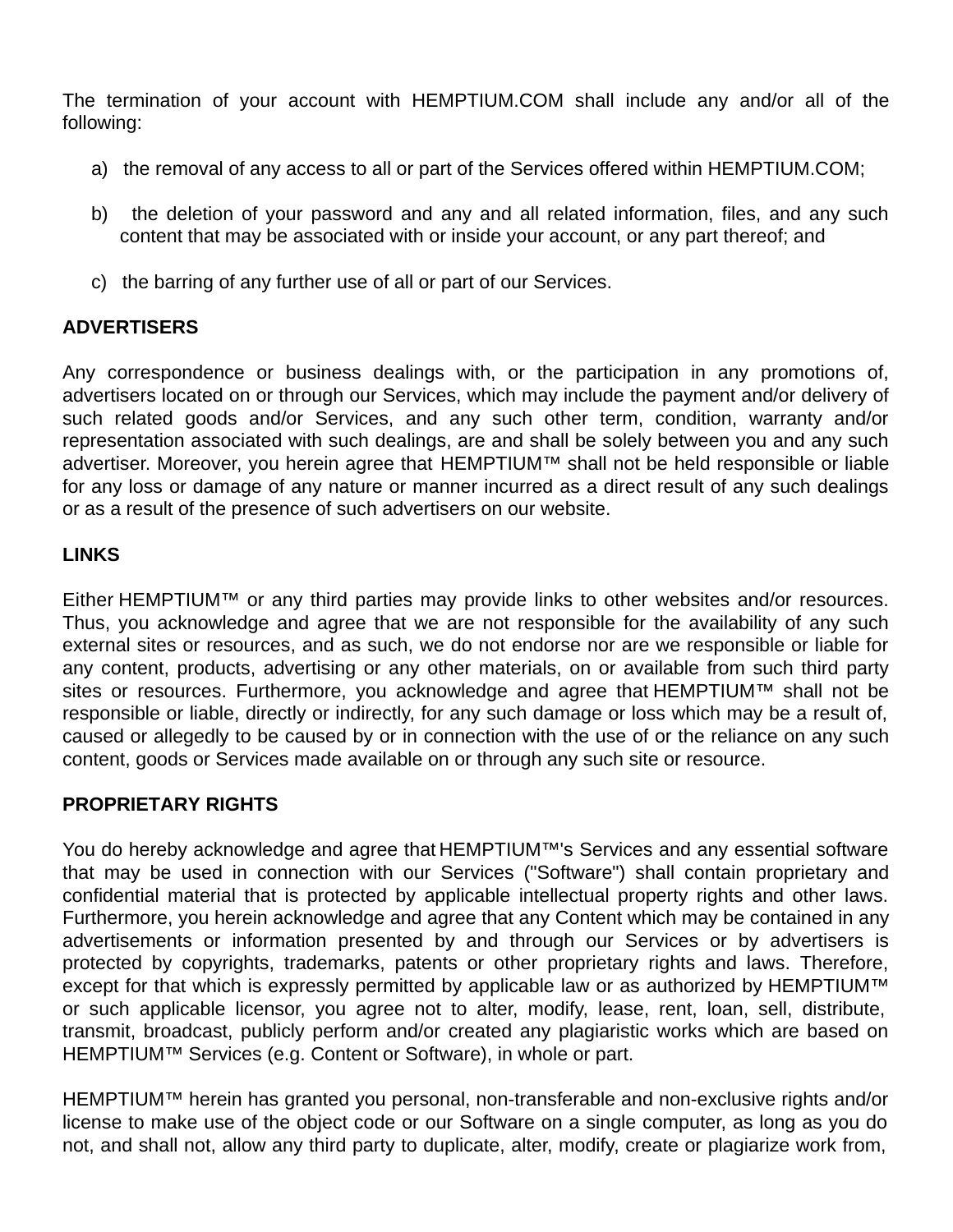reverse engineer, reverse assemble or otherwise make an attempt to locate or discern any source code, sell, assign, sublicense, grant a security interest in and/or otherwise transfer any such right in the Software. Furthermore, you do herein agree not to alter or change the Software in any manner, nature or form, and as such, not to use any modified versions of the Software, including and without limitation, for the purpose of obtaining unauthorized access to our Services. Lastly, you also agree not to access or attempt to access our Services through any means other than through the interface which is provided by HEMPTIUM™ for use in accessing our Services.

## **WARRANTY DISCLAIMERS**

YOU HEREIN EXPRESSLY ACKNOWLEDGE AND AGREE THAT:

- a) THE USE OF HEMPTIUM™ SERVICES AND SOFTWARE ARE AT THE SOLE RISK BY YOU. OUR SERVICES AND SOFTWARE SHALL BE PROVIDED ON AN "AS IS" AND/OR "AS AVAILABLE" BASIS. HEMPTIUM™ AND OUR SUBSIDIARIES, AFFILIATES, OFFICERS, EMPLOYEES, AGENTS, PARTNERS AND LICENSORS EXPRESSLY DISCLAIM ANY AND ALL WARRANTIES OF ANY KIND WHETHER EXPRESSED OR IMPLIED, INCLUDING, BUT NOT LIMITED TO ANY IMPLIED WARRANTIES OF TITLE, MERCHANTABILITY, FITNESS FOR A PARTICULAR PURPOSE AND NON-INFRINGEMENT.
- b) HEMPTIUM™ AND OUR SUBSIDIARIES, OFFICERS, EMPLOYEES, AGENTS, PARTNERS AND LICENSORS MAKE NO SUCH WARRANTIES THAT (i) HEMPTIUM™ SERVICES OR SOFTWARE WILL MEET YOUR REQUIREMENTS; (ii) HEMPTIUM™ SERVICES OR SOFTWARE SHALL BE UNINTERRUPTED, TIMELY, SECURE OR ERROR-FREE; (iii) THAT SUCH RESULTS WHICH MAY BE OBTAINED FROM THE USE OF THE HEMPTIUM™ SERVICES OR SOFTWARE WILL BE ACCURATE OR RELIABLE; (iv) QUALITY OF ANY PRODUCTS, SERVICES, ANY INFORMATION OR OTHER MATERIAL WHICH MAY BE PURCHASED OR OBTAINED BY YOU THROUGH OUR SERVICES OR SOFTWARE WILL MEET YOUR EXPECTATIONS; AND (v) THAT ANY SUCH ERRORS CONTAINED IN THE SOFTWARE SHALL BE CORRECTED.
- c) ANY INFORMATION OR MATERIAL DOWNLOADED OR OTHERWISE OBTAINED BY WAY OF HEMPTIUM™ SERVICES OR SOFTWARE SHALL BE ACCESSED BY YOUR SOLE DISCRETION AND SOLE RISK, AND AS SUCH YOU SHALL BE SOLELY RESPONSIBLE FOR AND HEREBY WAIVE ANY AND ALL CLAIMS AND CAUSES OF ACTION WITH RESPECT TO ANY DAMAGE TO YOUR COMPUTER AND/OR INTERNET ACCESS, DOWNLOADING AND/OR DISPLAYING, OR FOR ANY LOSS OF DATA THAT COULD RESULT FROM THE DOWNLOAD OF ANY SUCH INFORMATION OR MATERIAL.
- d) NO ADVICE AND/OR INFORMATION, DESPITE WHETHER WRITTEN OR ORAL, THAT MAY BE OBTAINED BY YOU FROM HEMPTIUM™ OR BY WAY OF OR FROM OUR SERVICES OR SOFTWARE SHALL CREATE ANY WARRANTY NOT EXPRESSLY STATED IN THE TOS.
- e) A SMALL PERCENTAGE OF SOME USERS MAY EXPERIENCE SOME DEGREE OF EPILEPTIC SEIZURE WHEN EXPOSED TO CERTAIN LIGHT PATTERNS OR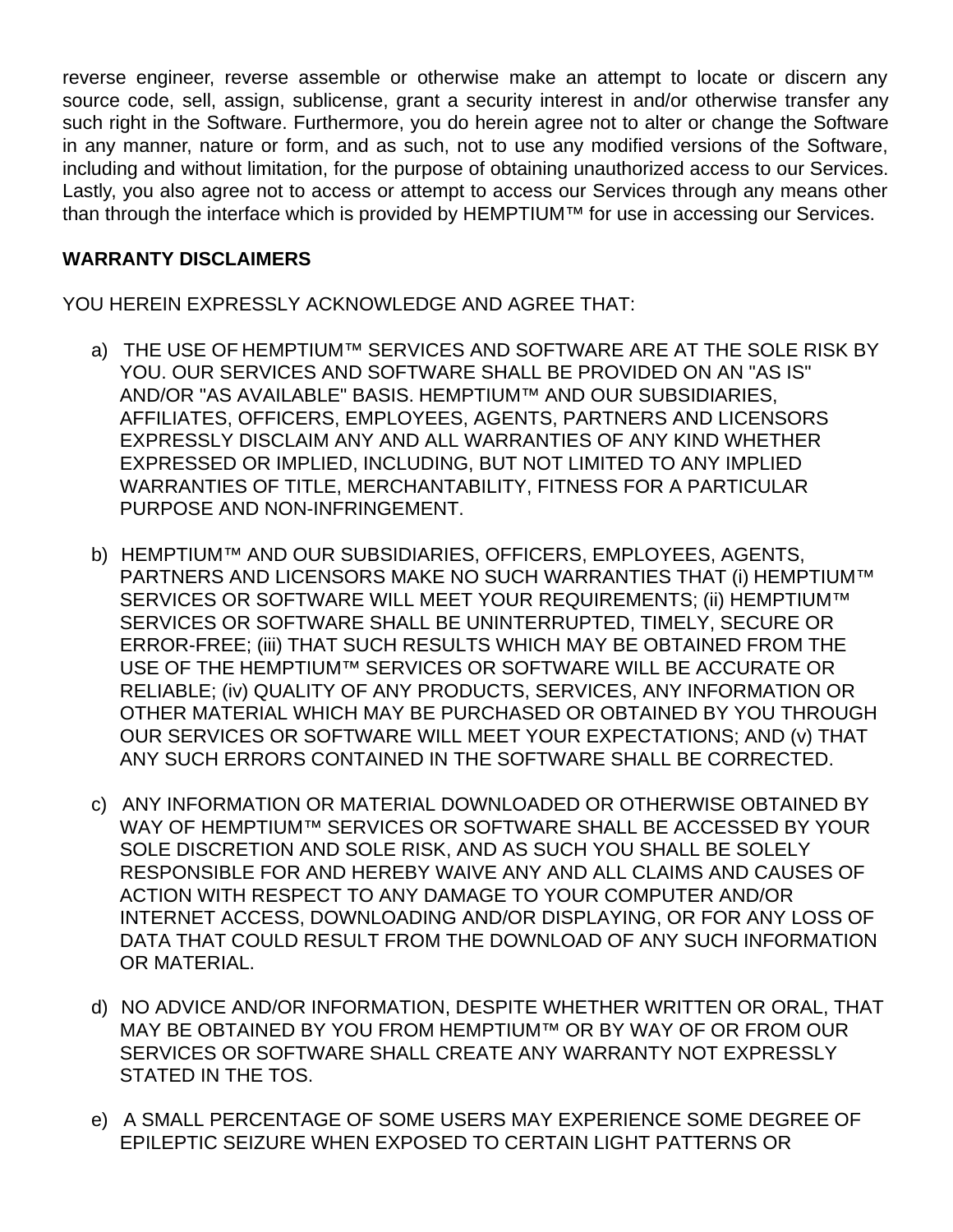BACKGROUNDS THAT MAY BE CONTAINED ON A COMPUTER SCREEN OR WHILE USING OUR SERVICES. CERTAIN CONDITIONS MAY INDUCE A PREVIOUSLY UNKNOWN CONDITION OR UNDETECTED EPILEPTIC SYMPTOM IN USERS WHO HAVE SHOWN NO HISTORY OF ANY PRIOR SEIZURE OR EPILEPSY. SHOULD YOU, ANYONE YOU KNOW OR ANYONE IN YOUR FAMILY HAVE AN EPILEPTIC CONDITION, PLEASE CONSULT A PHYSICIAN IF YOU EXPERIENCE ANY OF THE FOLLOWING SYMPTOMS WHILE USING OUR SERVICES: DIZZINESS, ALTERED VISION, EYE OR MUSCLE TWITCHES, LOSS OF AWARENESS, DISORIENTATION, ANY INVOLUNTARY MOVEMENT, OR CONVULSIONS.

## **LIMITATION OF LIABILITY**

YOU EXPLICITLY ACKNOWLEDGE, UNDERSTAND AND AGREE THAT HEMPTIUM™ AND OUR SUBSIDIARIES, AFFILIATES, OFFICERS, EMPLOYEES, AGENTS, PARTNERS AND LICENSORS SHALL NOT BE LIABLE TO YOU FOR ANY PUNITIVE, INDIRECT, INCIDENTAL, SPECIAL, CONSEQUENTIAL OR EXEMPLARY DAMAGES, INCLUDING, BUT NOT LIMITED TO, DAMAGES WHICH MAY BE RELATED TO THE LOSS OF ANY PROFITS, GOODWILL, USE, DATA AND/OR OTHER INTANGIBLE LOSSES, EVEN THOUGH WE MAY HAVE BEEN ADVISED OF SUCH POSSIBILITY THAT SAID DAMAGES MAY OCCUR, AND RESULT FROM:

- a) THE USE OR INABILITY TO USE OUR SERVICE;
- b) THE COST OF PROCURING SUBSTITUTE GOODS AND SERVICES;
- c) UNAUTHORIZED ACCESS TO OR THE ALTERATION OF YOUR TRANSMISSIONS AND/OR DATA;
- d) STATEMENTS OR CONDUCT OF ANY SUCH THIRD PARTY ON OUR SERVICE;
- e) AND ANY OTHER MATTER WHICH MAY BE RELATED TO OUR SERVICE.

#### **RELEASE**

In the event you have a dispute, you agree to release HEMPTIUM™ (and its officers, directors, employees, agents, parent subsidiaries, affiliates, co-branders, partners and any other third parties) from claims, demands and damages (actual and consequential) of every kind and nature, known and unknown, suspected or unsuspected, disclosed and undisclosed, arising out of or in any way connected to such dispute.

## **SPECIAL ADMONITION RELATED TO FINANCIAL MATTERS**

Should you intend to create or to join any service, receive or request any such news, messages, alerts or other information from our Services concerning companies, stock quotes, investments or securities, please review the above Sections Warranty Disclaimers and Limitations of Liability again. In addition, for this particular type of information, the phrase "Let the investor beware" is appropriate. HEMPTIUM™'s content is provided primarily for informational purposes, and no content that shall be provided or included in our Services is intended for trading or investing purposes. HEMPTIUM™ and our licensors shall not be responsible or liable for the accuracy,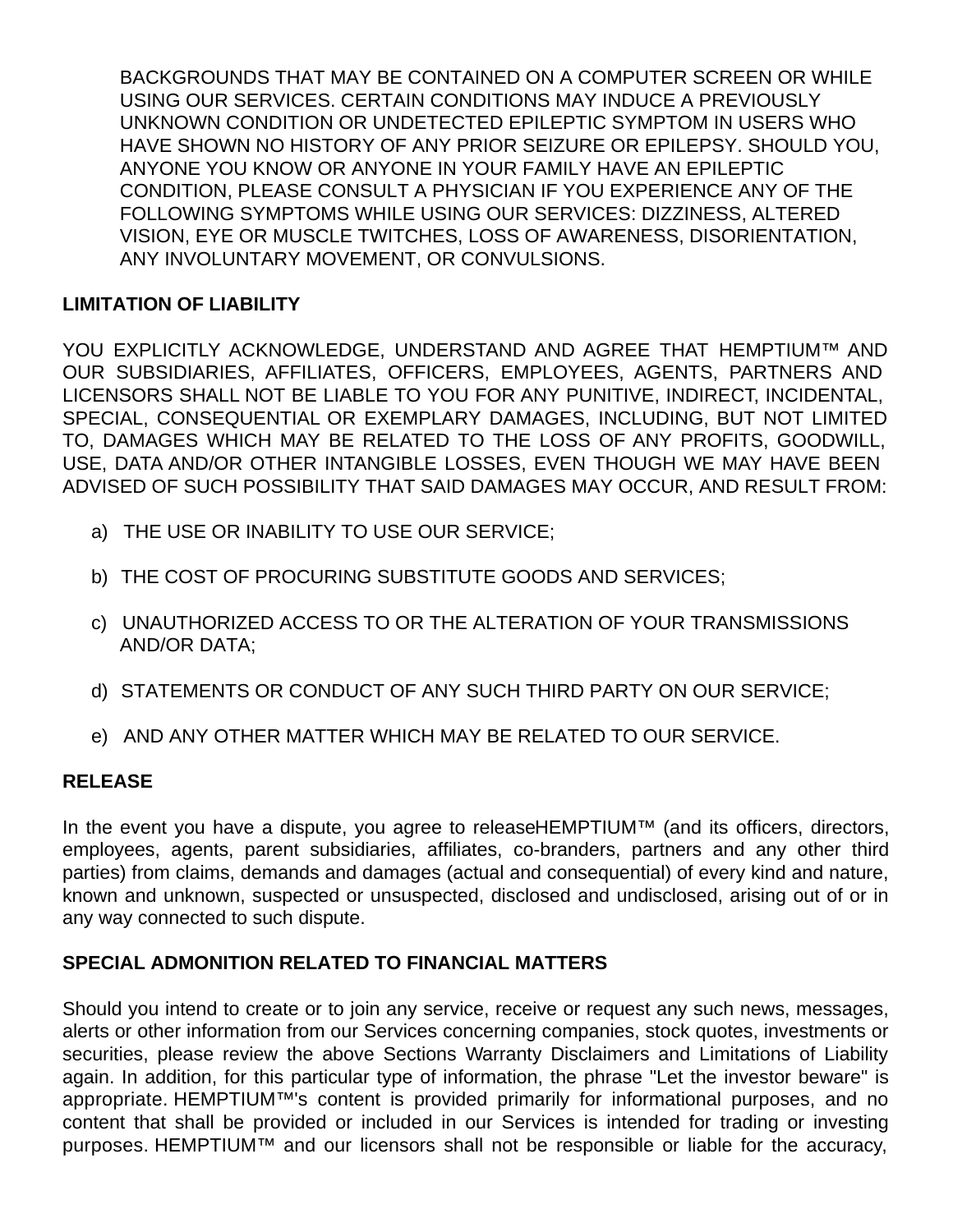usefulness or availability of any information transmitted and/or made available by way of our Services, and shall not be responsible or liable for any trading and/or investment decisions based on any such information.

## **EXCLUSION AND LIMITATIONS**

THERE ARE SOME JURISDICTIONS WHICH DO NOT ALLOW THE EXCLUSION OF CERTAIN WARRANTIES OR THE LIMITATION OF EXCLUSION OF LIABILITY FOR INCIDENTAL OR CONSEQUENTIAL DAMAGES. THEREFORE, SOME OF THE ABOVE LIMITATIONS OF SECTIONS WARRANTY DISCLAIMERS AND LIMITATION OF LIABILITY MAY NOT APPLY TO YOU.

## **THIRD PARTY BENEFICIARIES**

You herein acknowledge, understand and agree, unless otherwise expressly provided in this TOS, that there shall be no third-party beneficiaries to this agreement.

#### **NOTICE**

HEMPTIUM™ may furnish you with notices, including those with regards to any changes to the TOS, including but not limited to email, regular mail, MMS or SMS, text messaging, postings on our website Services, or other reasonable means currently known or any which may be herein after developed. Any such notices may not be received if you violate any aspects of the TOS by accessing our Services in an unauthorized manner. Your acceptance of this TOS constitutes your agreement that you are deemed to have received any and all notices that would have been delivered had you accessed our Services in an authorized manner.

#### **TRADEMARK INFORMATION**

You herein acknowledge, understand and agree that all of the HEMPTIUM™ trademarks, copyright, trade name, service marks, and other HEMPTIUM™ logos and any brand features, and/or product and service names are trademarks and as such, are and shall remain the property of HEMPTIUM™. You herein agree not to display and/or use in any manner the HEMPTIUM™ logo or marks without obtaining HEMPTIUM™'s prior written consent.

#### **COPYRIGHT OR INTELLECTUAL PROPERTY INFRINGEMENT CLAIMS NOTICE & PROCEDURES**

HEMPTIUM™ will always respect the intellectual property of others, and we ask that all of our users do the same. With regards to appropriate circumstances and at its sole discretion, HEMPTIUM™ may disable and/or terminate the accounts of any user who violates our TOS and/or infringes the rights of others. If you feel that your work has been duplicated in such a way that would constitute copyright infringement, or if you believe your intellectual property rights have been otherwise violated, you should provide to us the following information:

a) The electronic or the physical signature of the individual that is authorized on behalf of the owner of the copyright or other intellectual property interest;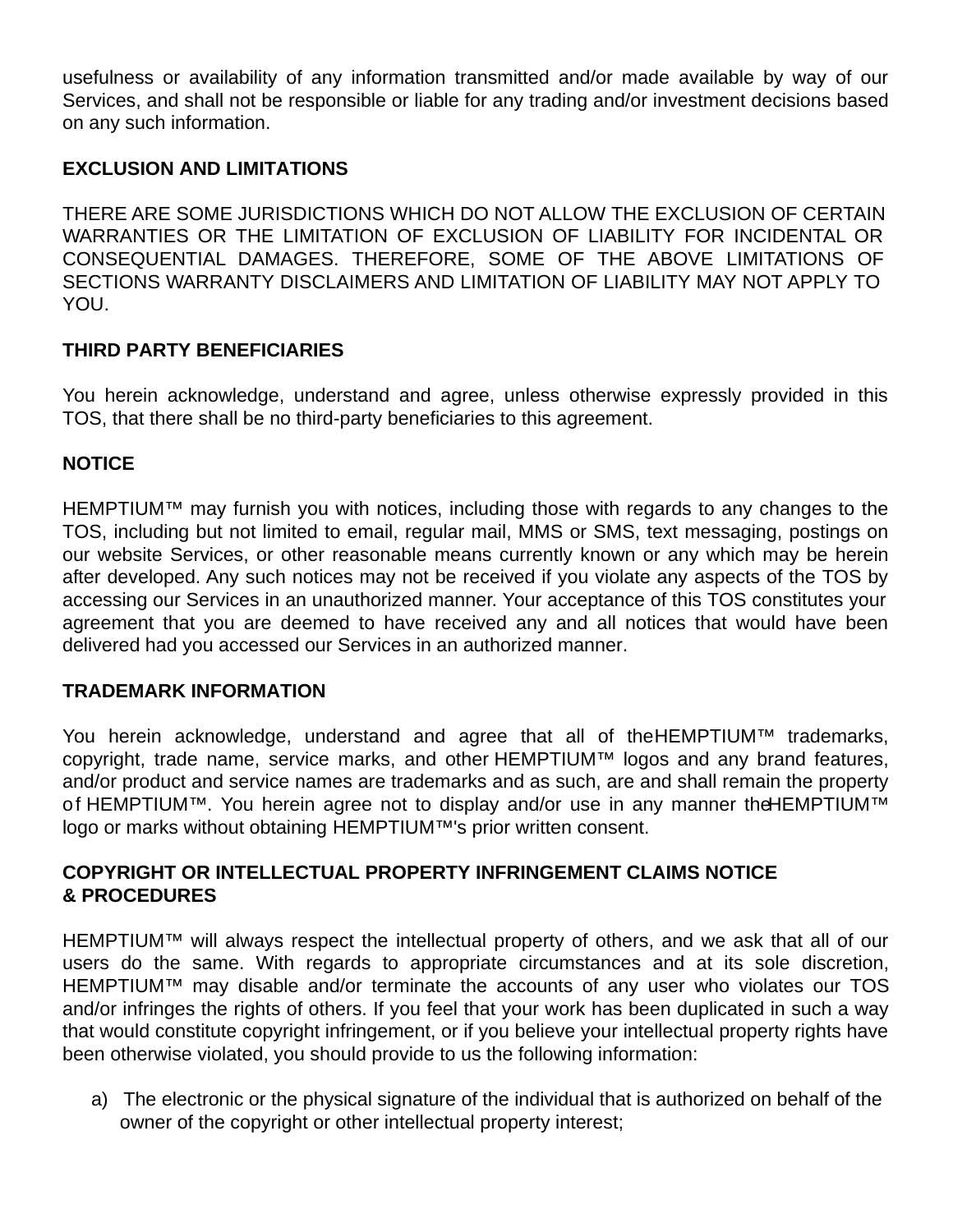- b) A description of the copyrighted work or other intellectual property that you believe has been infringed upon;
- c) A description of the location of the site which you allege has been infringing upon your work;
- d) Your physical address, telephone number, and email address;
- e) A statement, in which you state that the alleged and disputed use of your work is not authorized by the copyright owner, its agents or the law;
- f) And finally, a statement, made under penalty of perjury, that the aforementioned information in your notice is truthful and accurate, and that you are the copyright or intellectual property owner, representative or agent authorized to act on the copyright or intellectual property owner's behalf.

T h e HEMPTIUM™ Agent for notice of claims of copyright or other intellectual property infringement can be contacted as follows:

Mailing Address: HEMPTIUM™ Attn: Copyright Agent 221 S 66th St Lincoln, Nebraska 68510

Telephone: 4028408409 Email: commerce@hemptium.com

## **CLOSED CAPTIONING**

BE IT KNOWN, that HEMPTIUM™ complies with all applicable Federal Communications Commission rules and regulations regarding the closed captioning of video content. For more information, please visit our website at HEMPTIUM.COM.

#### **GENERAL INFORMATION**

#### *ENTIRE AGREEMENT*

This TOS constitutes the entire agreement between you andHEMPTIUM™ and shall govern the use of our Services, superseding any prior version of this TOS between you and us with respect to HEMPTIUM™ Services. You may also be subject to additional terms and conditions that may apply when you use or purchase certain other HEMPTIUM™ Services, affiliate Services, thirdparty content or third-party software.

#### *CHOICE OF LAW AND FORUM*

It is at the mutual agreement of both you and HEMPTIUM™ with regard to the TOS that the relationship between the parties shall be governed by the laws of the state of Nebraska without regard to its conflict of law provisions and that any and all claims, causes of action and/or disputes, arising out of or relating to the TOS, or the relationship between you and HEMPTIUM™,